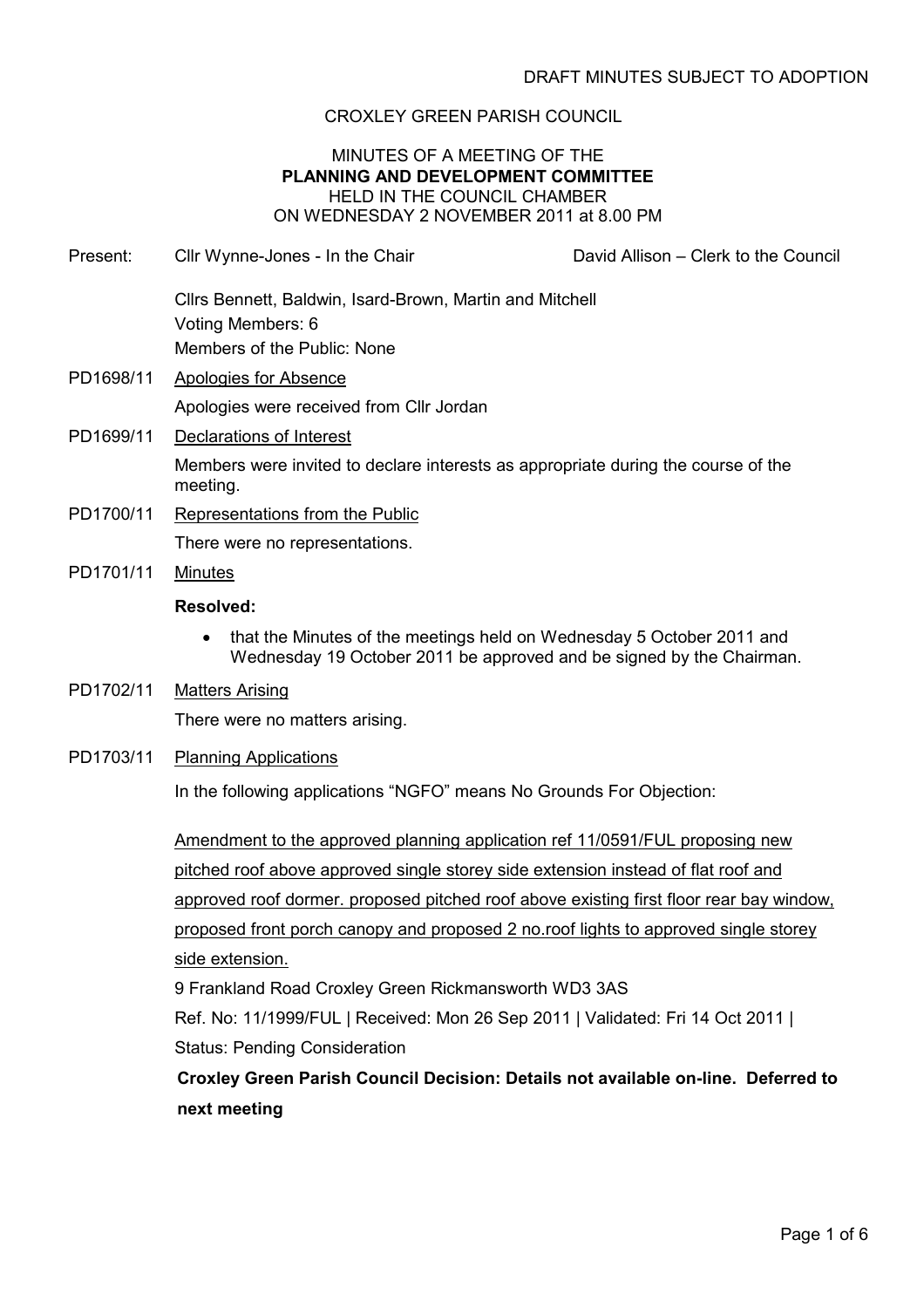Single storey rear extension

40 Rugby Way Croxley Green Rickmansworth WD3 3PH Ref. No: 11/2121/FUL | Received: Wed 12 Oct 2011 | Validated: Tue 18 Oct 2011 | Status: Pending Consideration

Croxley Green Parish Council Decision: Object. The proposed extension appears to enlarge an already extended property which may result in exceeding guidelines and may form an overbearing development to the occupiers of the adjoining property

Part Retrospective: Internal refurbishment of existing building, replacement of glazing at entrance to building, single glazed facade to be replaced with curtain walling including new revolving door, replacement of roof mounted M&E equipment Building 8 Hatters Lane Watford Hertfordshire Ref. No: 11/2122/RSP | Received: Wed 12 Oct 2011 | Validated: Wed 12 Oct 2011 | Status: Pending Consideration

### Croxley Green Parish Council Decision: NGFO

Installation of two rooflight windows into rear roofslope (north facing) 3 Woodland Chase Croxley Green Rickmansworth Hertfordshire WD3 3FN Ref. No: 11/2170/FUL | Received: Mon 17 Oct 2011 | Validated: Thu 27 Oct 2011 | Status: Pending Consideration

Croxley Green Parish Council Decision: NGFO

Two storey side and rear extension and single storey front, side and rear extension 75 Repton Way Croxley Green Rickmansworth Hertfordshire WD3 3PR Ref. No: 11/2182/FUL | Received: Tue 18 Oct 2011 | Validated: Tue 18 Oct 2011 | Status: Pending Consideration

Croxley Green Parish Council Decision: NGFO

Advertisement Consent: Directional and advertising sign for new housing development in Harvey Road for temporary period until 6 April 2012

Rickmansworth School Scots Hill Croxley Green Rickmansworth Hertfordshire WD3 3AQ

Ref. No: 11/2202/ADV | Received: Thu 20 Oct 2011 | Validated: Thu 20 Oct 2011 | Status: Pending Consideration

Croxley Green Parish Council Decision: NGFO providing there is no hindrance to driver's line of sight.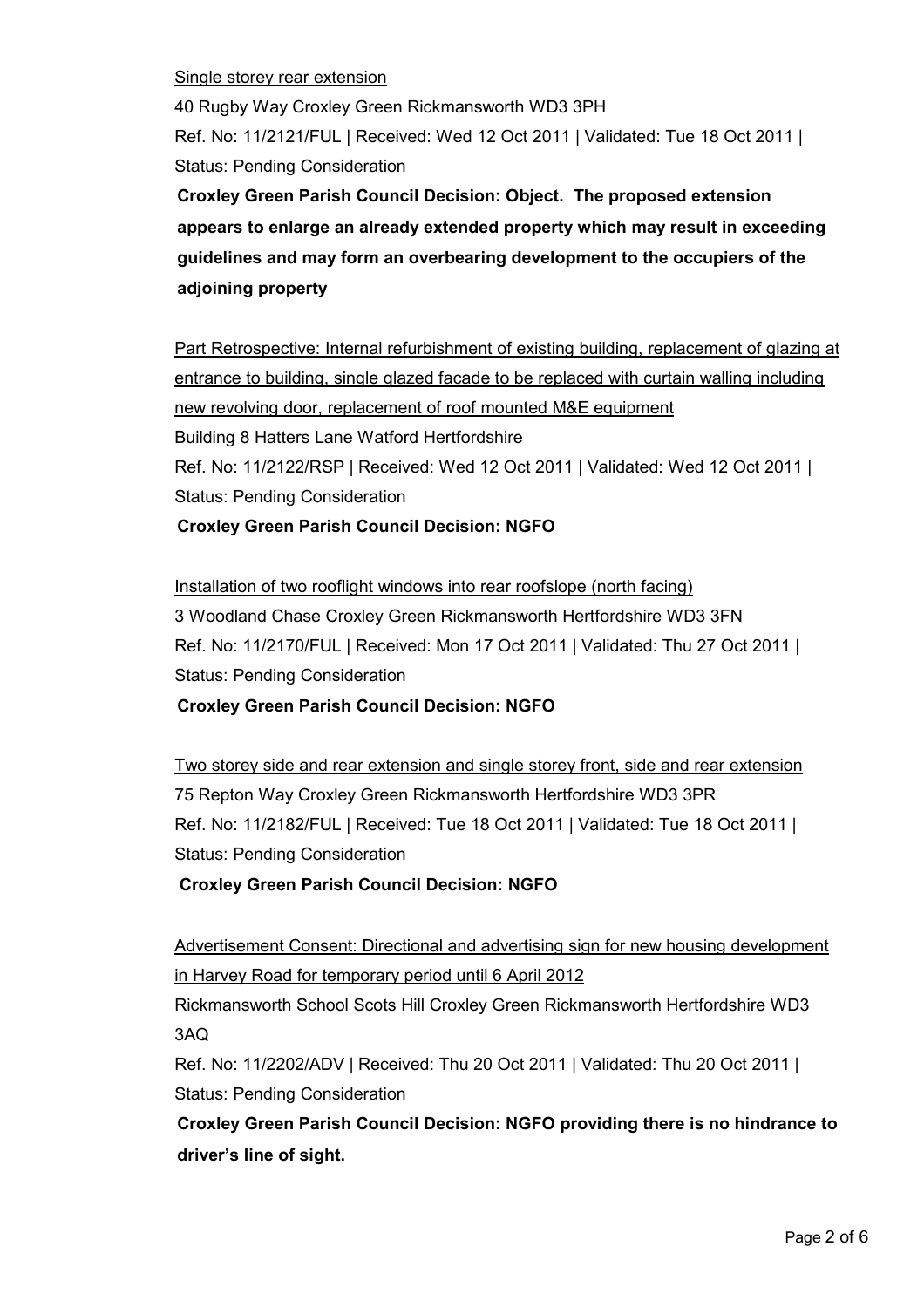Part Retrospective: Single storey side and rear extension

69 New Road Croxley Green Rickmansworth Hertfordshire WD3 3EN

Ref. No: 11/2260/RSP | Received: Fri 28 Oct 2011 | Validated: Fri 28 Oct 2011 | Status: Pending Consideration

Croxley Green Parish Council Decision: Details not available on-line. Deferred to next meeting

Single storey timber building in rear garden to be used as gym, study, family room and occasional guest annexe

100 Frankland Road Croxley Green Rickmansworth Hertfordshire WD3 3AU Ref. No: 11/2270/FUL | Received: Mon 31 Oct 2011 | Validated: Mon 31 Oct 2011 | Status: Pending Consideration

Croxley Green Parish Council Decision: Details not available on-line. Deferred to next meeting

Single storey rear and side extension and extension to dropped kerb

1B Winton Drive Croxley Green Rickmansworth WD3 3RF

Ref. No: 11/2276/FUL | Received: Tue 01 Nov 2011 | Validated: Tue 01 Nov 2011 | Status: Pending Consideration

Croxley Green Parish Council Decision: Details not available on-line. Deferred to next meeting

## CERTIFICATES OF LAWFULNESS, DISCHARGE OF CONDITIONS AND NON-MATERIAL AMENDMENTS TO PLANNING APPLICATIONS – FOR MEMBERS INFORMATION ONLY

Members noted the following applications:

## Certificate of Lawfulness Proposed Development: Loft conversion and single storey

rear extension

81 Durrants Drive Croxley Green Rickmansworth WD3 3NY

Ref. No: 11/2210/CLPD | Received: Fri 21 Oct 2011 | Validated: Fri 21 Oct 2011 | Status: Pending Consideration

Certificate of Lawfulness Proposed Development: Loft conversion including hip-to gable roof alteration, rear dormer window, front rooflight and alterations to fenestration 179 Baldwins Lane Croxley Green Rickmansworth Hertfordshire WD3 3LL Ref. No: 11/2222/CLPD | Received: Mon 24 Oct 2011 | Validated: Mon 31 Oct 2011 | Status: Pending Consideration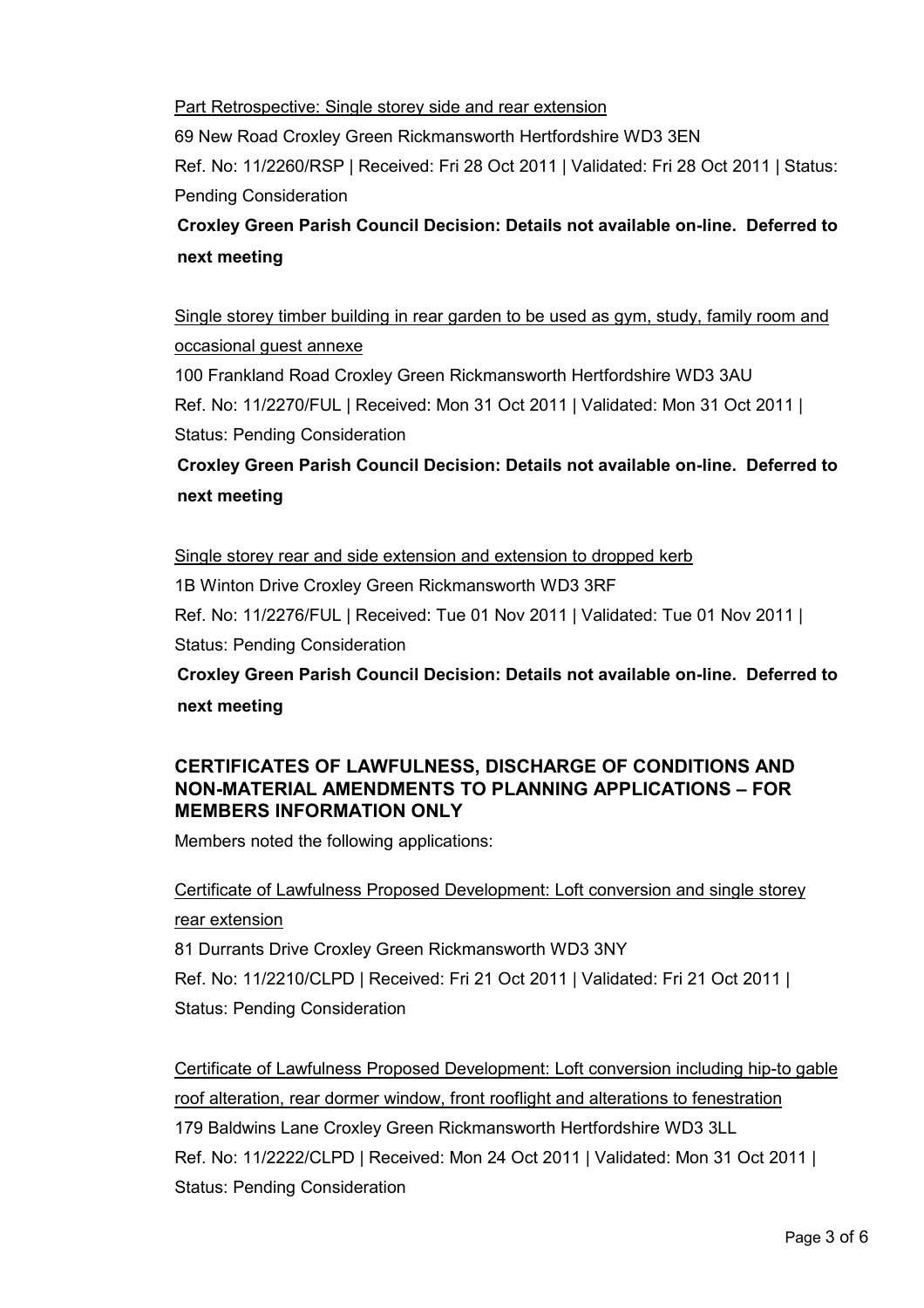## Withdrawn

| <b>Application:</b>    | First floor side extension including extension to roof and loft<br>conversion with front rooflights and rear dormer window |
|------------------------|----------------------------------------------------------------------------------------------------------------------------|
| <b>Address:</b>        | 75 Byewaters Croxley Green Watford                                                                                         |
| <b>Application No:</b> | 11/1665/FUL                                                                                                                |

# PD1704/11 Recent Decisions by Three Rivers District Council

# APPROVED

| Reference No:         | 11/1887/FUL                                                                                                                                                                                             |
|-----------------------|---------------------------------------------------------------------------------------------------------------------------------------------------------------------------------------------------------|
| Address:              | (Formally Known As 249 To 253 Watford Road) Sansom Close<br><b>Croxley Green</b>                                                                                                                        |
| Application:          | Variation of Condition 11 of planning permission 09/1341/FUL:<br>Removal of Class H from the condition thereby permitting the<br>installation of satellite dishes as part of the main building contract |
| <b>CGPC Decision:</b> | <b>Noted</b>                                                                                                                                                                                            |
| <b>TRDC Decision:</b> | Approved                                                                                                                                                                                                |
| Reference No:         | 11/1627/FUL                                                                                                                                                                                             |
| Application:          | Rear extension and replacement roof                                                                                                                                                                     |
| Address:              | 58 Watford Road Croxley Green Rickmansworth                                                                                                                                                             |
| <b>CGPC Decision:</b> | <b>NGFO</b>                                                                                                                                                                                             |
| <b>TRDC Decision:</b> | Approved                                                                                                                                                                                                |
| Reference No:         | 11/1650/FUL                                                                                                                                                                                             |
| Application:          | Change of use of first floor from residential to leisure use                                                                                                                                            |
| Address:              | The Studio Community Way Croxley Green                                                                                                                                                                  |
| <b>CGPC Decision:</b> | <b>NGFO</b>                                                                                                                                                                                             |
| <b>TRDC Decision:</b> | Approved                                                                                                                                                                                                |
| Reference No:         | 11/1867/FUL                                                                                                                                                                                             |
| Application:          | Erection of front garden railing/balustrade, insertion of front<br>window to utility room and rooflights to front roofslope                                                                             |
| Address:              | 151 Links Way Croxley Green Rickmansworth                                                                                                                                                               |
| <b>CGPC Decision:</b> | <b>NGFO</b>                                                                                                                                                                                             |
| <b>TRDC Decision:</b> | Approved                                                                                                                                                                                                |
| Reference No:         | 11/1872/LBC                                                                                                                                                                                             |
| Application:          | Listed Building Consent: Demolition of 1960s squash court<br>extension to Grade II Old Merchant Taylor's (Durrants House)                                                                               |
| Address:              | Durrants Lincoln Way Croxley Green                                                                                                                                                                      |
| <b>CGPC Decision:</b> | The Committee considered that this matter should rest with the<br>Planning Officers to determine.                                                                                                       |
| <b>TRDC Decision:</b> | Approved                                                                                                                                                                                                |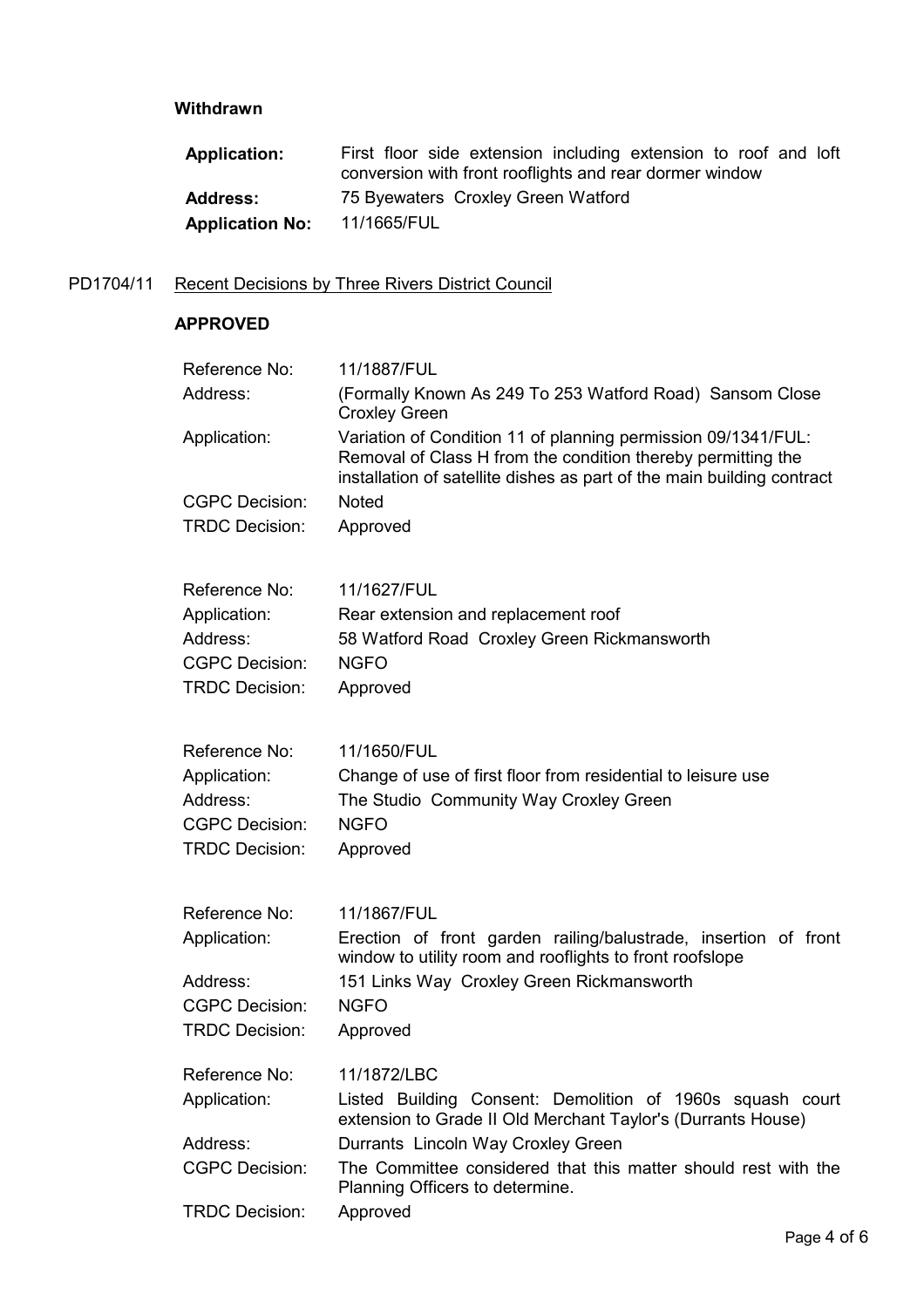| Reference No:         | 11/1927/FUL                                    |
|-----------------------|------------------------------------------------|
| Application:          | Installation of two rooflights to rear of roof |
| Address:              | 1 Woodland Chase Croxley Green Rickmansworth   |
| <b>CGPC Decision:</b> | NGFO.                                          |
| <b>TRDC Decision:</b> | Approved                                       |

### REFUSED

| Reference No:         | 11/1868/CLPD                                                                    |
|-----------------------|---------------------------------------------------------------------------------|
| Application:          | Certificate of Lawfulness Proposed Development: Single storey<br>rear extension |
| Address:              | 69 New Road Croxley Green Rickmansworth                                         |
| <b>CGPC Decision:</b> | Noted                                                                           |
| <b>TRDC Decision:</b> | Refused.                                                                        |

The Reasons for Refusal are as below

 In pursuance of its powers under the above mentioned Acts and the Orders and Regulations in force for the time being thereunder, the Council as local planning authority hereby refuses a Certificate of Lawful Use or Development as described in your application validated 2 September 2011 and shown on the plans accompanying such application.

 The Certificate is refused for the following reasons:- The proposed development comprises development within the meaning of section 55(1) of the Town and Country Planning Act 1990.

 The proposed development contravenes A.1 (e) (i) of Schedule 2 Part 1 Class A of the Town and Country Planning (General Permitted Development) (Amendment) (No.2) (England) Order 2008, whereby the proposed single storey rear extension would measure 5.8m in depth.

PD1705/11 Appeals Against Planning Decisions

There were no Appeals to note.

#### PD1706/11 Budget 2012/13

The Chairman introduced this item and asked the Clerk to elaborate. The Clerk advised that to date he had not received any new budget proposals and that he was waiting for confirmation of the cost for the Friday Senior Citizen Community Bus **Service** 

Members reviewed the existing budget and the Chairman requested Members to consider putting forward proposals that would benefit the community for the Committee to review at a subsequent meeting.

The Chairman suggested that the 'pond' opposite Killingdown Farm should be